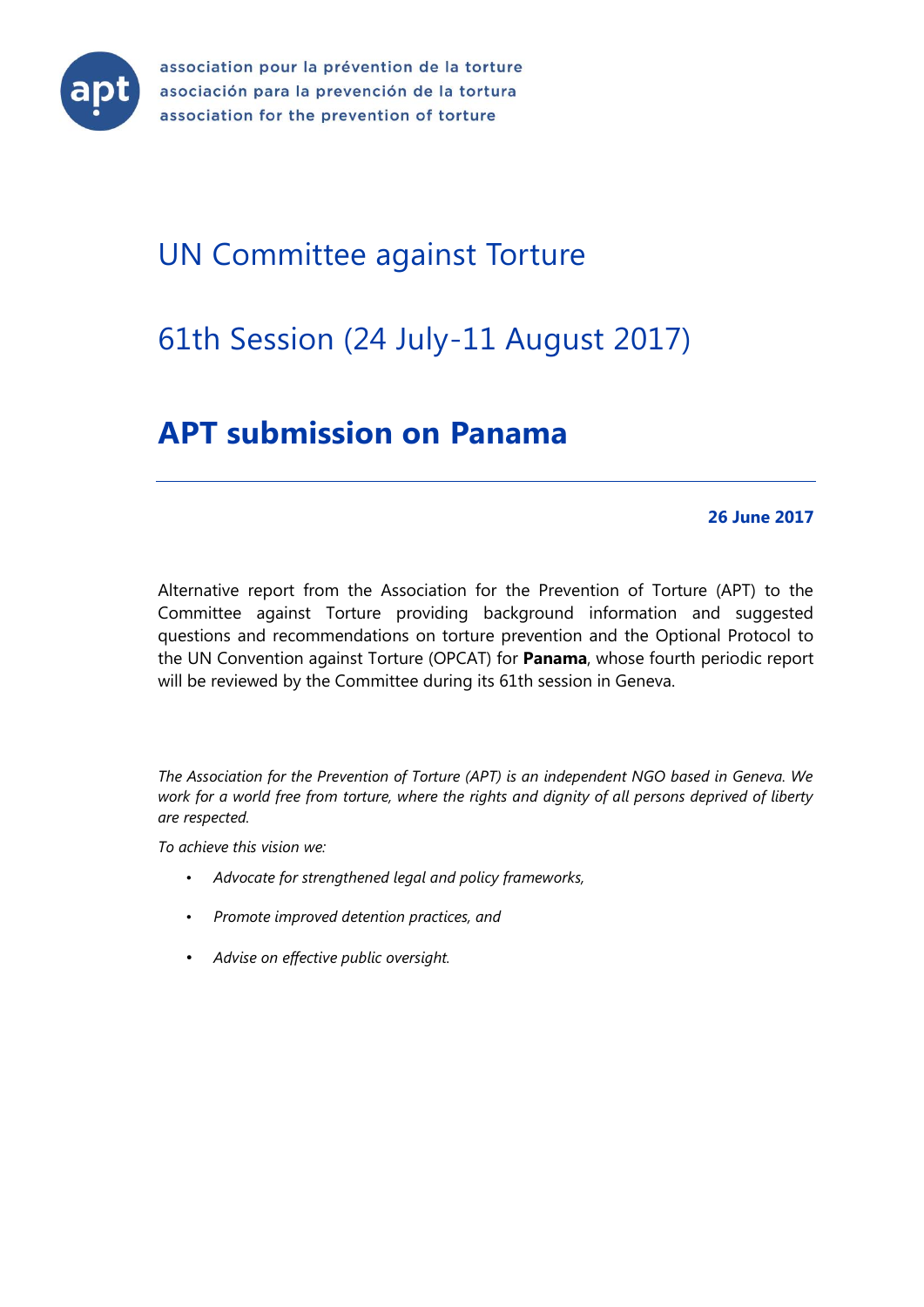## **1. Key facts**

#### OPCAT ratification: 2 June 2011

NPM designated: Per Law No. 6 (22 February 2017), a new department will be established within the Ombudsperson's office ("Dirección Nacional adscrita a la Defensoría del Pueblo"), to perform the NPM mandate.

SPT: The SPT is scheduled to visit Panama during the second half of 2017.

## **2. OPCAT implementation**

## *2.1. NPM establishment*

The establishment of a national preventive mechanism (NPM) has been the subject of informal discussions since OPCAT ratification in 2011. To formalise the process, the Ministry of Foreign Affairs established a sub-commission on the establishment of the NPM (the "Sub-Commission"), composed of 11 government representatives and civil society organisations, and coordinated by the Ministry of Foreign Affairs of Panama. The Sub-Commission aimed to discuss the different NPM options available for Panama, agree on a model, and draft a NPM law.

Sub-Commission members agreed to create a new body as a NPM, and in 2015, they prepared a draft NPM law creating a new institution as the NPM. The APT provided the Sub-Commission with technical assistance during this process.<sup>1</sup>

Despite the consensus reached amongst the Sub-Commission and a commitment made during its Universal Periodic Review, however, the Panama authorities decided to designate the existing Ombudsperson's Office as NPM instead.<sup>2</sup> As a result, the draft NPM law was amended to establish a new department within the Ombudsperson's Office, to perform the NPM mandate. The Sub-Commission was convened in June 2016 to be informed about these changes and to convey their comments and observations.

Law No. 6 (22 February 2017) (the "NPM law") formally established the NPM. It was adopted by the Council of Ministers in August 2016 and introduced to the Parliament in October 2016. It was adopted without amendment, and entered into force on 22 February 2017.<sup>3</sup>

# *2.2. NPM structure*

 $\overline{a}$ 

The new NPM sits within the Ombudsperson's office and will be composed of one director; one deputy director; and professional, technical and administrative staff. The Director and Deputy Director are selected for a five-year period, renewable only once.

[http://www.apt.ch/es/news\\_on\\_prevention/apt-continua-apoyando-a-panama-en-la-creacion-de-su](http://www.apt.ch/es/news_on_prevention/apt-continua-apoyando-a-panama-en-la-creacion-de-su-mnp/#.WVEBFaLddrI)mnp/#.WVEBFaLddrl.

 $^{1}$  See APT, 'Broad discussions on Panama's NPM', published 5 July 2012, at

[http://www.apt.ch/en/news\\_on\\_prevention/npm-panama/#.WVEIf-uGNaR](http://www.apt.ch/en/news_on_prevention/npm-panama/#.WVEIf-uGNaR); and 'APT continúa apoyando a Panamá en la creación de su MNP' (Spanish), published 16 February 2016, at

Ombudsperson website a[t http://www.defensoriadelpueblo.gob.pa/.](http://www.defensoriadelpueblo.gob.pa/)

<sup>&</sup>lt;sup>3</sup> Law n°6, 22 February 2017, available at[: https://www.gacetaoficial.gob.pa/pdfTemp/28225\\_B/60121.pdf.](https://www.gacetaoficial.gob.pa/pdfTemp/28225_B/60121.pdf)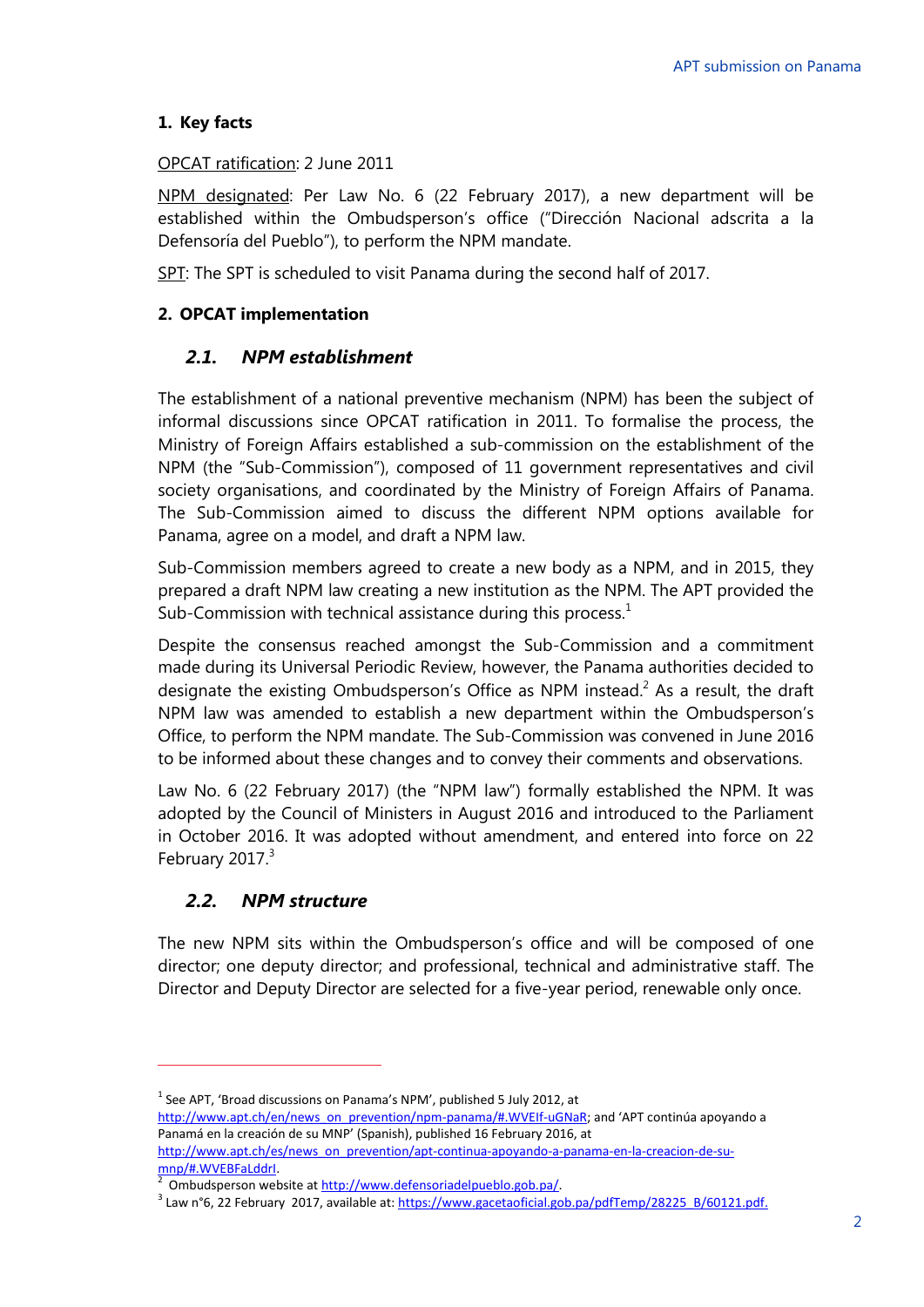The NPM law also creates a consultative council attached to the NPM, composed of the Ombudsperson's office and four members proposed by civil society organisations, and appointed by the NPM's Director and Deputy Director. The civil society members shall be appointed for a three-year period.

# *2.3. NPM implementation*

The NPM law stipulates that an implementing decree shall be adopted within the next four months following its publication in the Official Gazette (i.e. before 22 June 2017). The decree will describe further detail needed on the selection process of the NPM Director and Deputy Director, as well as the process for the establishment of the Consultative Council.

In April 2017, the Ombudsperson's office established an inter-institutional working group (the "Working Group"), comprising civil society representatives; and staff and representatives from the Ministry of Foreign Affairs, Ministry of Government and Ministry of Finance. The Working Group aims to:

- Revise the internal structure of the Ombudsperson's Office to include the new NPM;
- Devise a budget for the NPM (presented in June 2017); and
- Draft the implementing decree of the NPM Law.

Although the decree has not yet been adopted (as of 26 June), the APT is aware that the decree is currently being drafted and discussed by the Working Group. However, the Panama authorities do not know which institution should author the implementing decree: the Ministry of Foreign Affairs (which introduced the NPM law to Parliament); the Ministry of Government; or the Ombudsperson's office. This uncertainty should be clarified as soon as possible to ensure that the selection process moves forward.

# *2.4. Selection process: the Selecting Committee*

Article 32 of the NPM law provides that the NPM Director and Deputy Director are to appointed by a "Selecting Committee", composed of:

- One representative from the Legislative Power;
- One representative from the Executive Power;
- One representative from the Judicial Power;

 $\overline{a}$ 

Two representatives from civil society organisations

All the Selecting Committee representatives shall have a proven track record in the promotion and defence of human rights. Representatives from the three government powers are to be designated by their own institution. However, the NPM law establishes a different process for the selection of civil society representatives within the Selecting Committee. The two CSOs representatives are to be selected by the State Pact for Justice, in particular by its Commission on Justice.<sup>4</sup>

Once established, the Selecting Committee shall undertake a public selection process to designate the Director and the Deputy Director of the NPM. The technical secretariat of the Selecting Committee will be based within the Ombudsperson's office.

<sup>4</sup> Pacto de Estado por la Justicia. See at: http://www.procuraduria-admon.gob.pa/?page\_id=6146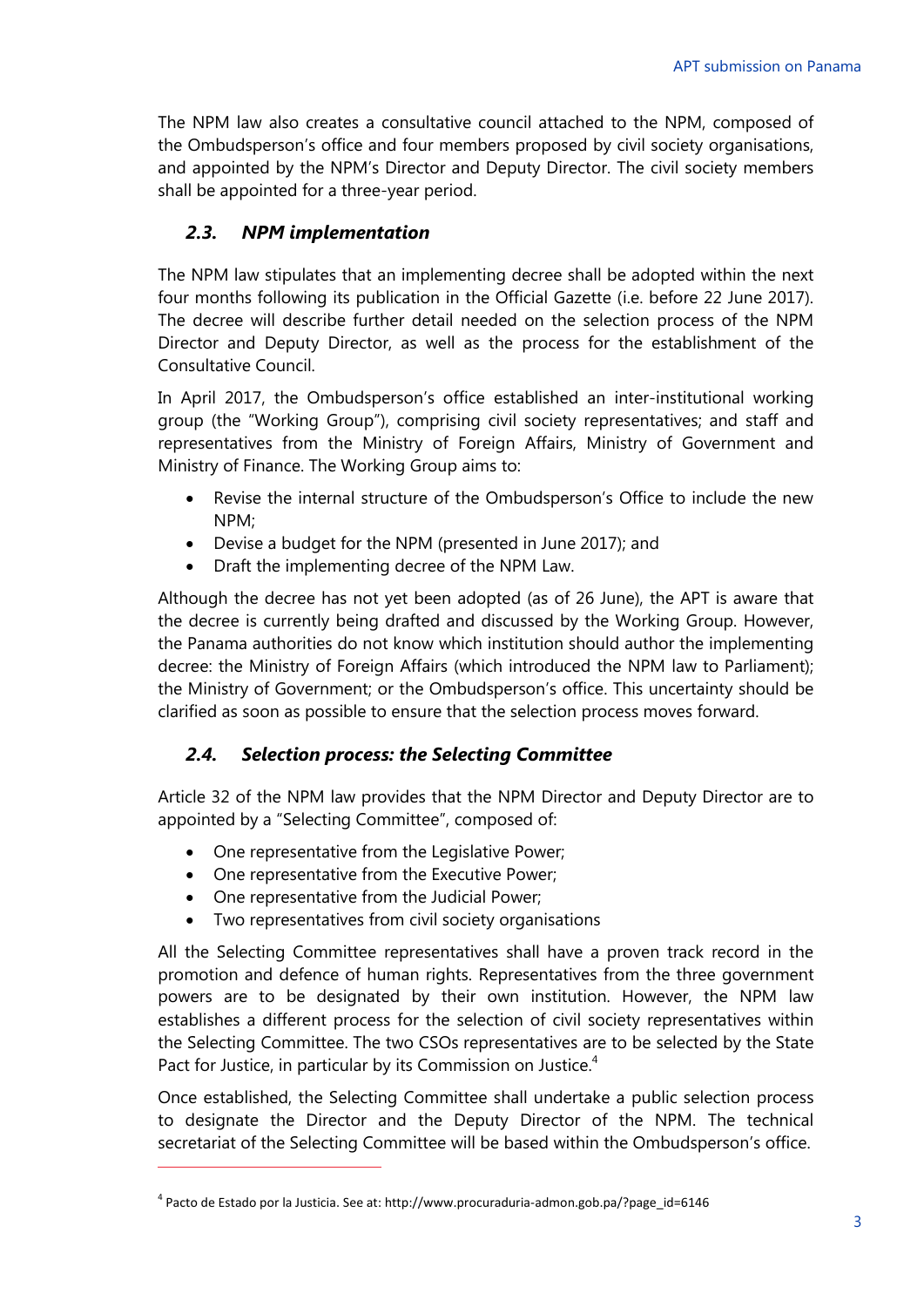## *2.4.1. Challenges*

As of 26 June 2017, only one member of the Selecting Committee had been appointed (from the Judicial Power). Representatives from civil society are currently being selected by their peers, and the deadline for the nomination of potential candidates to the State Pact for Justice is 26 June.<sup>5</sup>

# *2.5. NPM resources*

Article 43 of the NPM law provides that the NPM shall draw its own annual budget, which will be presented to the Ministry of Finance in coordination with the Ombudsperson's Office budget.

As the NPM will require substantial additional resources (both in terms of equipment and staff), the Ombudsperson's office presented a consolidated budget for the NPM for 2017 and 2018, so that the NPM could become operational as soon as possible.

#### **3. Conditions of detention**

## *3.1. Prison conditions*

Panama has the second highest incarceration rate in Latin America, with 421 inmates per 100,000 inhabitants.<sup>6</sup> Nevertheless, the prison population has being decreasing in the past year. While in November 2016, the prison system held 17165 prisoners, statistics from the Ministry of Government indicated that as of May 2017, 16300 persons were deprived of liberty in 18 prisons.<sup>7</sup>

Although detention conditions vary considerably from one facility to another, there are persistent problems,<sup>8</sup> such as:

- prison overcrowding<sup>9</sup>;
- poor living conditions of persons deprived of liberty<sup>10</sup>;
- $\bullet$  inadequate medical services<sup>11</sup>;
- disproportionate use of force and misuse of tear gas<sup>12</sup>;
- overuse of pre-trial detention; and
- Violence, drugs and corruption $^{13}$ .

 $\overline{a}$ 

<sup>&</sup>lt;sup>5</sup> See: <u>http://www.defensoriadelpueblo.gob.pa/index.php?option=com\_k2&view=item&id=6026:abren-</u> [convocatoria-para-seleccionar-a-representantes-ante-el-comite-de-seleccion-del-mecanismo-nacional-para-la](http://www.defensoriadelpueblo.gob.pa/index.php?option=com_k2&view=item&id=6026:abren-convocatoria-para-seleccionar-a-representantes-ante-el-comite-de-seleccion-del-mecanismo-nacional-para-la-prevencion-de-la-tortura)[prevencion-de-la-tortura](http://www.defensoriadelpueblo.gob.pa/index.php?option=com_k2&view=item&id=6026:abren-convocatoria-para-seleccionar-a-representantes-ante-el-comite-de-seleccion-del-mecanismo-nacional-para-la-prevencion-de-la-tortura)

**EXECUTE COVER TERNA CONCORDITION BRIGHTS IN A THE COVER 10 THE 100 MILLION COVERVATION** in November 2016, available at: [http://www.prisonstudies.org/country/panama.](http://www.prisonstudies.org/country/panama) 

<sup>7</sup> Ministerio de Gobierno, Estadística Población Penitenciaria Mayo 2017, available at <http://www.sistemapenitenciario.gob.pa/contenido/transparencia>

<sup>&</sup>lt;sup>8</sup> See <u>http://humanrightsclinic.law.stanford.edu/wp-content/uploads/2013/11/La-Crisis-Continua-Final-Web.pdf</u> for further information on the situation of the penitentiary system in Panama, as well as the report from the Ombudsperson's Office (2011) on the Penitentiary System in Panama:

[http://www.defensoriadelpueblo.gob.pa/transparencia/images/stories/Transparencia/Defensoria/Articulo26/26.3](http://www.defensoriadelpueblo.gob.pa/transparencia/images/stories/Transparencia/Defensoria/Articulo26/26.3_UNA_MIRADA.pdf) [\\_UNA\\_MIRADA.pdf](http://www.defensoriadelpueblo.gob.pa/transparencia/images/stories/Transparencia/Defensoria/Articulo26/26.3_UNA_MIRADA.pdf)

<sup>&</sup>lt;sup>9</sup> Report of the Working Group from Panama's Universal Periodic Review (2015), available at: <u>http://daccess-</u> [ods.un.org/access.nsf/Get?Open&DS=A/HRC/16/6&Lang=E.](http://daccess-ods.un.org/access.nsf/Get?Open&DS=A/HRC/16/6&Lang=E)

 $10$  Ibid.

<sup>11</sup> See at: http://elsiglo.com.pa/panama/estan-muriendo-reos-enfermos/23971028.

<sup>&</sup>lt;sup>12</sup> IACHR, Hearing No.131, where it was highlighted the practice in La Joya and La Joyita.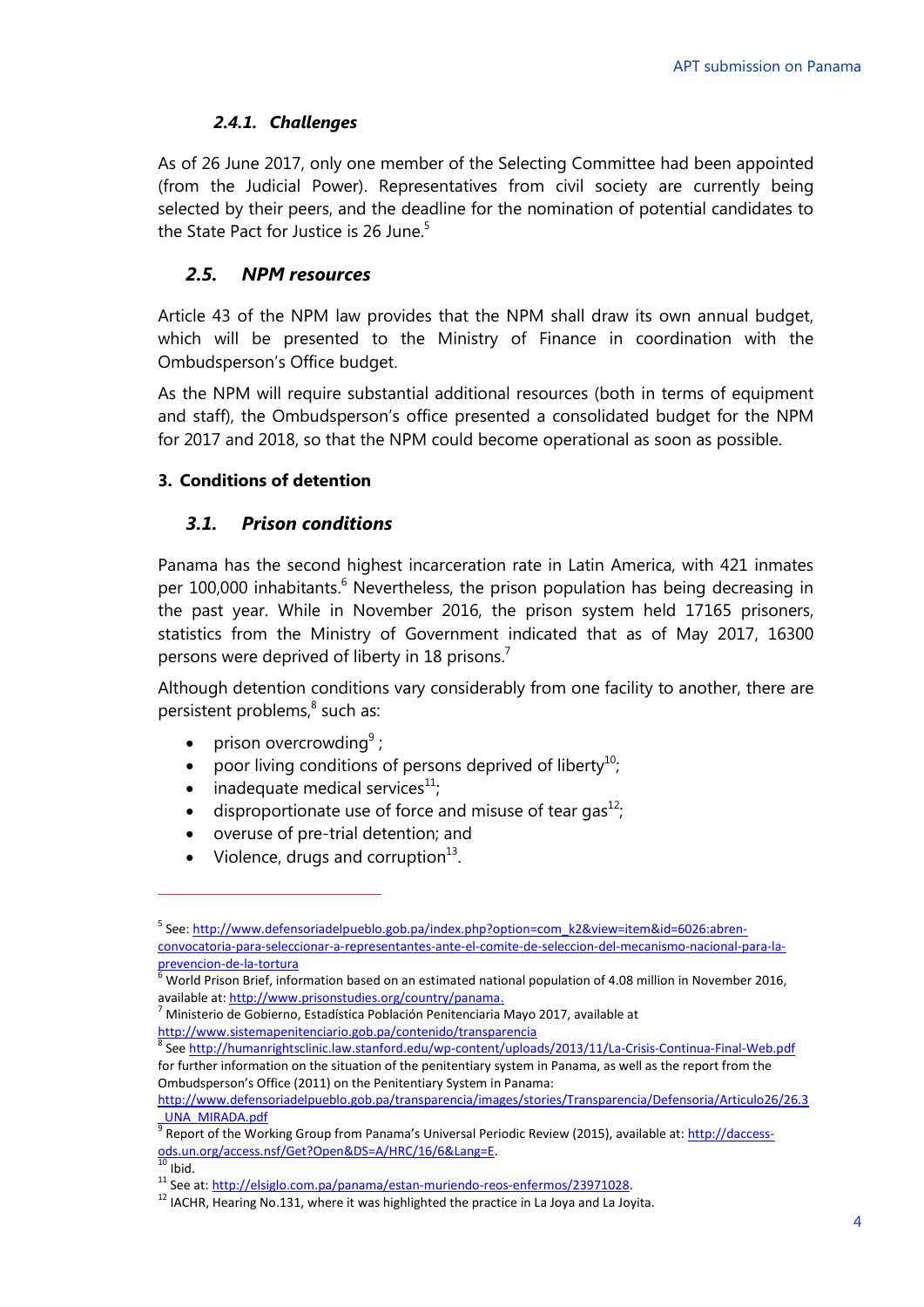In March 2015, a report analysing the situation of women deprived of their liberty was released, $^{14}$  which highlighted the conditions and treatment of women deprived of their liberty. Women deprived of their liberty have been overlooked in the past years, as they represent less than 7% of the prison population. This analysis highlighted how women are at greater levels of risk due to conditions and treatment in detention, and clarified their needs. The report focussed, in particular, on issues including: judicial delays; poor access to health; lack of nutrition food; loss of links with families and/or relatives; lack of access to proper rehabilitation or reinsertion services; and lack of access to adequate facilities for pregnant women and/or women with babies.

To consider these issues, an inter-institutional roundtable on women deprived of their liberty was created in 2011. This roundtable aimed to improve conditions and treatment of women deprived of their liberty, and was composed of State institutions, international organisations and civil society organisations. It has to be noted, however, that this roundtable has not be operational for several months.

# *3.2. Security in prisons*

Article 100 of Law No. 55 (2003) provides that the national police are tasked with maintaining security outside penitentiary centres in Panama.<sup>15</sup> The Penitentiary Security Corps is responsible for the centres' internal security.<sup>16</sup>

Nevertheless, national police still have a prominent security role inside some penitentiary facilities in Panama, $17$  in particular in the three largest detention centres of the country (La Joya, La Joyita and Monte Esperanza in Colón).<sup>18</sup> Despite the significant efforts made to strengthen the capacities of Panama's penitentiary staff, including through its Penitentiary Academy, $^{19}$  the police have maintained their role.

## **4. Legal reform of the definition of torture**

Panama established torture as a specific crime in 2011 by adding article 156-A to the existing Criminal Code. Article 156-A defines torture as follows:<sup>20</sup>

*"The infliction of physical or mental pain or suffering, for purposes of criminal investigation, intimidation, personal punishment, as a preventive measure, as a punishment, or for any other purpose."<sup>21</sup>*

The Criminal Code provides penalties of imprisonment of between ten to fifteen years.

<sup>13</sup> See[: http://laestrella.com.pa/panama/politica/romero-presenta-plan-contra-corrupcion-carceles/24006609](http://laestrella.com.pa/panama/politica/romero-presenta-plan-contra-corrupcion-carceles/24006609)

<sup>14</sup> See[: https://www.unodc.org/documents/ropan/Diagnostico\\_MPL\\_final.pdf](https://www.unodc.org/documents/ropan/Diagnostico_MPL_final.pdf)

<sup>15</sup> Ley No. 55, 30 July 2003, available at: http://procurement-notices.undp.org/view\_file.cfm?doc\_id=91355

<sup>16</sup> See: http://www.oas.org/en/iachr/pdl/docs/pdf/PPL2011eng.pdf

<sup>17</sup> Policía dentro de las cárceles no resolverá el problema (2015). See[: http://www.panamaamerica.com.pa/tema](http://www.panamaamerica.com.pa/tema-del-dia/policia-dentro-de-carceles-no-resolvera-el-problema)[del-dia/policia-dentro-de-carceles-no-resolvera-el-problema](http://www.panamaamerica.com.pa/tema-del-dia/policia-dentro-de-carceles-no-resolvera-el-problema)

 $18$  Ibid.

<sup>&</sup>lt;sup>19</sup> For instance, since 2015, the Penitentiary Academy runs a regular module on torture prevention for new recruits.

<sup>20</sup> Article 156-A added in January 2011, through Law N° 3, available here[: http://bit.ly/2sifq8n.](http://bit.ly/2sifq8n)

<sup>21</sup> Unofficial translation. In original, "Quien inflija a una persona penas o sufrimientos físicos o mentales, con fines de investigación criminal, como medio intimidatorio, como castigo personal, como medida preventiva, como pena o cualquier otro fin, …".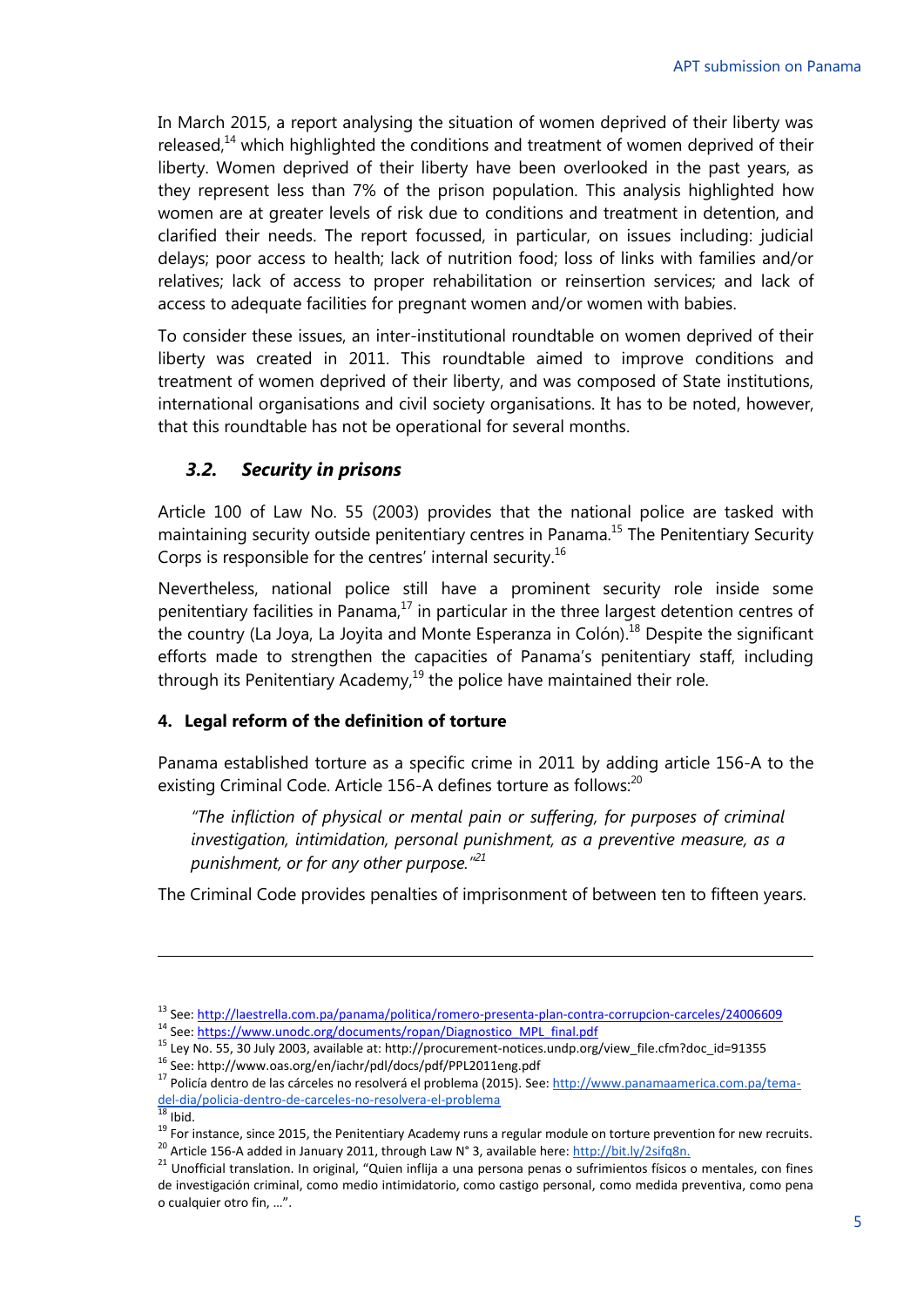The same sanction shall be imposed for the use of methods on a person intended to obliterate the personality of the victim or to diminish his/her physical or mental capacities, even if they do not cause physical pain or mental anguish.

The APT notes that the definition does not include an offence by omission, and it is not clear whether different forms of participation, such as such as "instigation, […] or consent or acquiescence",<sup>22</sup> may also be prosecuted as acts of torture under the law. Also, the definition does not make it clear whether the crime is capable of commission by other types of public officials and private persons.

## **5. Suggested questions and recommendations**

In light of the material above, the APT proposes that the Committee formulates the following questions and recommendations to Panama:

# *5.1. Articles 1 and 4*

## *Suggested recommendations*

● Recommend that Panama adopts a definition of torture which covers all elements of the definition contained in article 1 of the Convention and amend its domestic criminal law accordingly.

# *5.2. Articles 2 and 16*

# *Suggested questions*

- On the NPM Selecting Committee, please provide information on the timeframe for the appointment of the representatives of the Executive and Legislative Powers to the Selecting Committee;
- Please provide information on the expected budget to be allocated to the NPM in 2017 and 2018;
- Please clarify which institution is responsible for the adoption of the implementing decree and provide information on the measures being taken to ensure that the implementing decree is adopted within the timeframe recommended by the law.

## *Suggested recommendations*

- Recommend that Panama fulfils its obligation under the OPCAT by establishing the NPM within the Ombudsperson's Office as soon as possible; granting it all the necessary human, financial and material resources to operate effectively and independently, including through an open and transparent process of selection of the Director and Deputy Director;
- Recommend that Panama adopts the implementing decree of the NPM legislation as soon as possible;

 $\overline{a}$ 

<sup>22</sup> UNCAT, article 1.